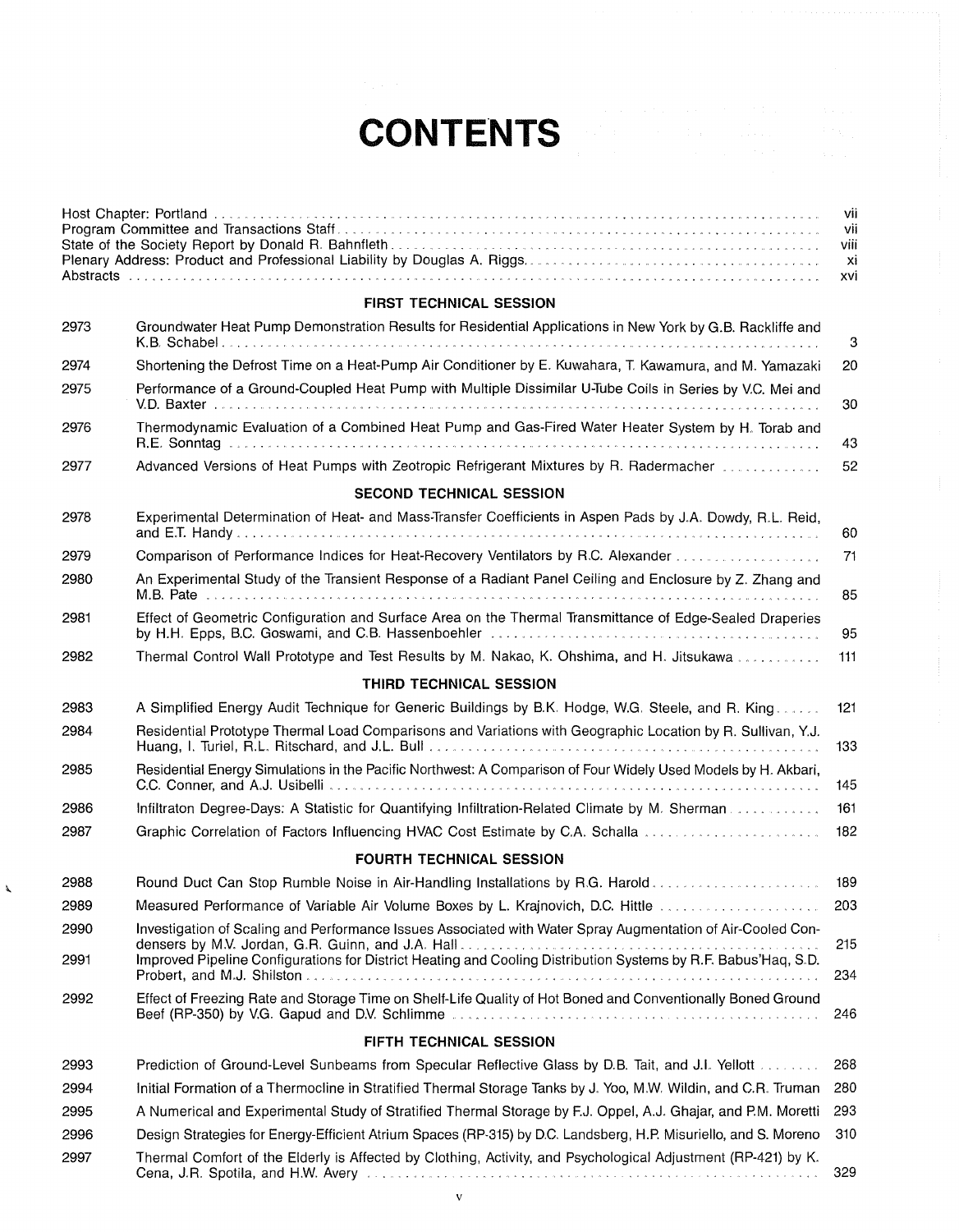## **SIXTH TECHNICAL SESSION**

| 2998 |                                                                                                                                                                                                                                                                                                                                                  | 343                                           |  |  |
|------|--------------------------------------------------------------------------------------------------------------------------------------------------------------------------------------------------------------------------------------------------------------------------------------------------------------------------------------------------|-----------------------------------------------|--|--|
| 2999 | Ventilation and Exhaust Air Requirements for Hospitals—Part I: Standards (RP-312) by J.B. Chaddock                                                                                                                                                                                                                                               |                                               |  |  |
| 3000 | Ventilation and Exhaust Air Requirements for Hospitals—Part II: Odors (RP-312) by J.B. Chaddock.                                                                                                                                                                                                                                                 |                                               |  |  |
| 3001 | Ventilation Requirements in Hospital Operating Rooms-Part I: Control of Airborne Particles (RP-202) by J.E.<br>Woods, D.T. Braymen, R.W. Rasmussen, G.L. Reynolds, and G.M. Montag                                                                                                                                                               |                                               |  |  |
| 3002 | Ventilation Requirements in Hospital Operating Rooms—Part II: Energy and Economic Implications (RP-202)<br>by J.E. Woods, G.L. Reynolds, G.M. Montag, D.T. Braymen, and R.W. Rasmussen                                                                                                                                                           | 427                                           |  |  |
|      | SEVENTH TECHNICAL SESSION                                                                                                                                                                                                                                                                                                                        |                                               |  |  |
| 3003 | An Experimental Investigation of Heat Transfer in Forced-Convection Evaporation of Oil-Refrigerant Mixtures                                                                                                                                                                                                                                      | 450                                           |  |  |
| 3004 | An Experimental Investigation of Pressure Drop in Forced-Convection Condensation and Evaporation of Oil-<br>Refrigerant Mixtures (RP-221) by J.A. Tichy, J. Duque-Rivera, N.A. Macken, and W.M.B. Duval<br>461                                                                                                                                   |                                               |  |  |
| 3005 | Simulation Program for a Two-Phase Thermosiphon-Loop Heat Exchanger (RP-140 & RP-188) by G.D. Mathur                                                                                                                                                                                                                                             | 473                                           |  |  |
| 3006 | Experimental Study of a Two-Phase Thermosiphon-Loop Heat Exchanger (RP-140 & RP-188) by F.A. Stauder                                                                                                                                                                                                                                             | 486                                           |  |  |
| 3007 |                                                                                                                                                                                                                                                                                                                                                  | 497                                           |  |  |
|      | <b>EIGHTH TECHNICAL SESSION</b>                                                                                                                                                                                                                                                                                                                  |                                               |  |  |
| 3008 | Development of a Corrosion Supression Approach Using Continuous Condensing for Recuperating Furnaces                                                                                                                                                                                                                                             | 507                                           |  |  |
| 3009 | Development of Jet-Impingement Heat Transfer in Pulse Combustion Burners by M.G. Ghassemzadeh and J.C.                                                                                                                                                                                                                                           | 517                                           |  |  |
| 3010 | Airflow in Rooms with Baseboard Heat: Flow Visualization Stores by G.A. Spolek, D.W. Herriott, and D.M. Low                                                                                                                                                                                                                                      | 528                                           |  |  |
| 3011 | A Comparison of Building Thermal Performance Models Using Measured Data by J.F. Busch                                                                                                                                                                                                                                                            | 537                                           |  |  |
| 3012 | Analysis of Survey Data on HVAC Maintenance Costs by D.R. Dohrmann and T. Alereza                                                                                                                                                                                                                                                                | 550                                           |  |  |
|      | <b>SOCIETY BUSINESS</b>                                                                                                                                                                                                                                                                                                                          |                                               |  |  |
|      | ASHRAE Chapter Officers (Alexandre and Alexandre and Alexandre and Alexandre and Alexandre and Alexandre and A<br>ASHRAE Technical Committees and Task Groups [11] [11] Alternative and the control of the control of the control of the control of the control of the control of the control of the control of the control of the control of th | 569<br>572<br>574<br>580<br>584<br>585<br>586 |  |  |

ASHRAE lntersociety Representatives .. ASHRAE International Associates . In Memorium ......... . Index of Technical and Symposium Papers, Volume 92, Part 2 **Entertainment in the intervention of Technical** 

**Same Strategies** 

 $\mathfrak{t}$ 

vi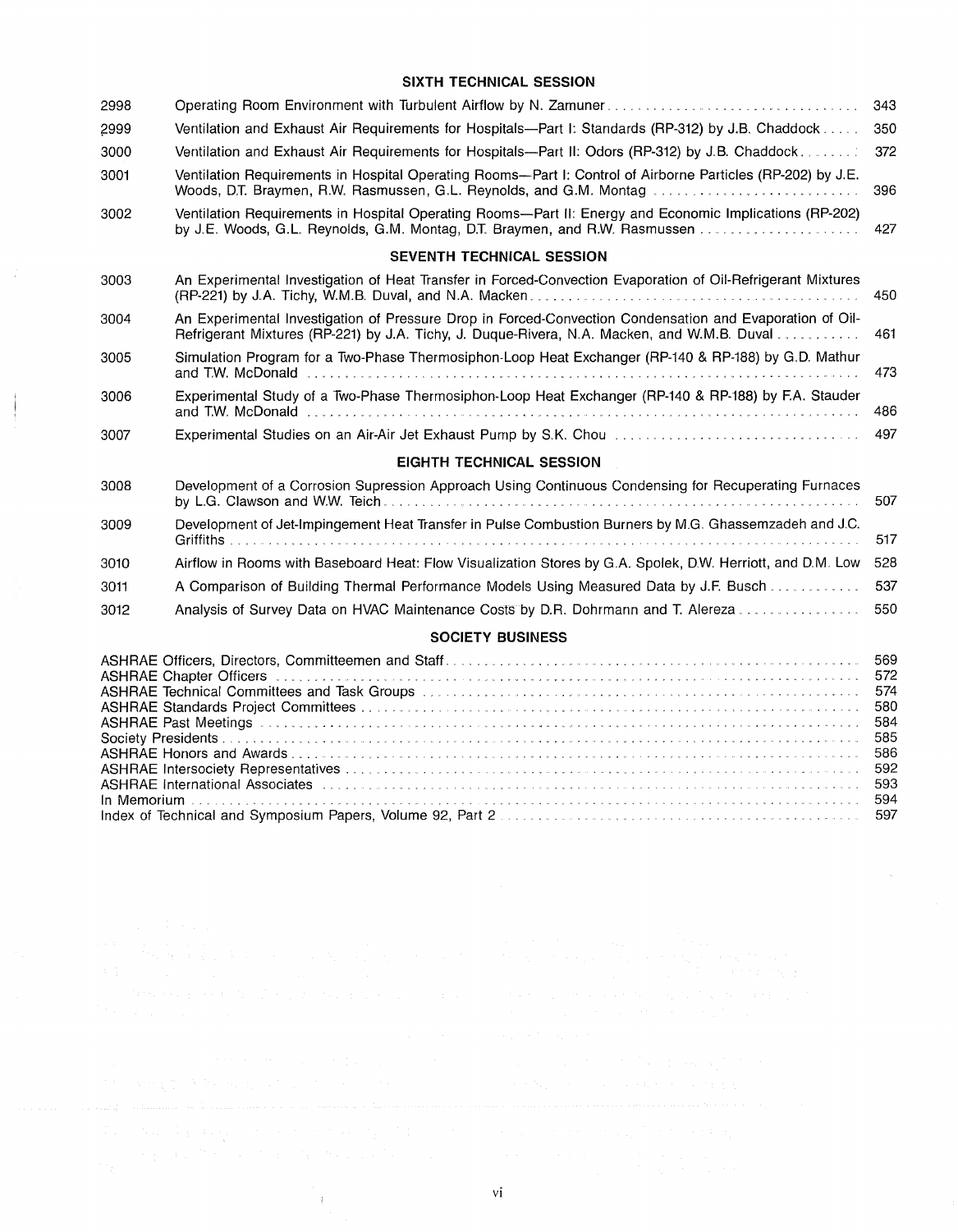## **CONTENTS**

|          |                                                                                                                                                                                                                                      | viii<br>viii<br>ix |
|----------|--------------------------------------------------------------------------------------------------------------------------------------------------------------------------------------------------------------------------------------|--------------------|
| PO-86-01 | ENERGY USE AND CONTROL RELATION IN VARIABLE AIR VOLUME SYSTEMS                                                                                                                                                                       |                    |
|          | Fan Electricity Consumption for Variable Air Volume by J.D. Spitler, C.O. Pedersen, D.C. Hittle, and D.L. Johnson                                                                                                                    | 5                  |
|          | Fan Energy Use in Variable Air Volume Systems by P.W. Brothers and M.L. Warren                                                                                                                                                       | 19                 |
|          | Control of Supply Air Temperature and Outdoor Airflow and Its Effect on Energy Use in a Variable Air Volume                                                                                                                          | 30                 |
|          | VAV System Volume Control Using Electronic Strategies by G.V. Atkinson                                                                                                                                                               | 46                 |
| PO-86-02 | REVERSING VALVE DESIGN FOR IMPROVED PERFORMANCE                                                                                                                                                                                      |                    |
|          | Heat Transfer, Pressure Drop, and Mass Leakage in Reversing Valves: Characterizing Parameters by G.                                                                                                                                  | 61                 |
|          | Evaluating Reversing Valve Performance in Heat Pump Systems by R.R. Krishnan                                                                                                                                                         | 71                 |
|          | 18. The Effect of Different Materials on Heat Transfer of Reversing Valves by R.T. Marks                                                                                                                                             |                    |
|          | A Refrigerant Enthalpy Method for Measuring Reversing Valve Heat Transfer by D.P. Hargraves                                                                                                                                          | 88                 |
| PO-86-03 | COMPUTERS IN UNIVERSITY HVAC EDUCATION                                                                                                                                                                                               |                    |
|          | A Simplified Hour-By-Hour Building Energy Analysis for Use in Engineering HVAC Courses by W. Murphy                                                                                                                                  | 97                 |
|          | An Applied Course in Digital Control of Mechanical Engineering Systems by R.R. Crawford and W.F. Stoecker                                                                                                                            | 109                |
|          | Demonstrating HVAC System Performance Through System Simulation by D. O'Neal and S.N. Kondepudi                                                                                                                                      | 116                |
|          |                                                                                                                                                                                                                                      | 130                |
|          | Integrating Microcomputer-Based Spreadsheets into a Heating and Cooling Load Design Course by R. Shamdin,<br>M.B. Pate, and R.M. Nelson.                                                                                             | 138                |
| PO-86-04 | ADVANCES IN THERMALLY ACTIVATED HEAT PUMPS                                                                                                                                                                                           |                    |
|          | Braun Engine/Compressor as Tested for Heat Pump Application-An Update by A.T. Braun Alman Alman And Heat                                                                                                                             | 153                |
|          | An Update of Free-Piston Stirling Engine Heat Pump Development by R.A. Ackermann, J.M. Clinch, and G.T.                                                                                                                              | 160                |
|          | Real-Time In-Situ Refractometer for Concentration Measurements in Absorption Machines by D.T. Bostick, L.N.<br>Klatt, J.E. Strain, and H. Perez-Blanco <b>Matter Constructs of Constructs and Constructs</b> Constructs of the Const | 174                |
| PO-86-05 | APPLICATION OF ADAPTIVE CONTROL TO REAL HVAC APPLICATIONS                                                                                                                                                                            |                    |
|          | Automated Controller Tuning for HVAC Applications by C.G. Nesler <b>Contract Controller Controller</b> Tuning for HVAC Applications by C.G. Nesler Contract Controller                                                               | 189                |
|          | Self-Tuning Digital Integral Control by M.J. Pinnella, E. Wechselberger, D.C. Hittle, and C.O. Pedersen                                                                                                                              | 202                |
|          |                                                                                                                                                                                                                                      | 211                |
| PO-86-06 | AN OVERVIEW OF NEW DEVELOPMENTS ON COMBUSTION RESEARCH<br>FOR IN-SPACE CONVECTIVE HEATERS                                                                                                                                            |                    |
|          | Effects of Middle Distillate Fuel Properties on Residential Oil Combustion Characteristics by S.W. Lee and A.C.S.<br>Hayden.                                                                                                         | 223                |
|          | Combustion Testing Methods for Catalytic Heaters by E.R. Kweller Allen and Combustion Computer of Computer Section 1                                                                                                                 | 239                |
|          | Carbon Monoxide Safety Systems for Gas Appliances by M.K. Goldstein, T.G. Anderson, and J.G. Palmer                                                                                                                                  | 258                |
|          | Improving Flue Loss Methods for Measuring Wood Heater Thermal Performance by P.E. Tiegs and P.G. Burnet                                                                                                                              | 269                |
| PO-86-07 | MEASURED ENERGY PERFORMANCE IN COMMERCIAL BUILDINGS: RESULTS FROM ELCAP                                                                                                                                                              |                    |
|          | Early Results from Commercial ELCAP Buildings: Schedules as a Primary Determinant of Load Shapes in the<br>Commercial Sector by P.D. Reiter expressional experience of the contract of the contract of the contract of the           | 297                |
|          | Relationship Between Electrical Loads and Ambient Temperature in Two Monitored Commercial Buildings by                                                                                                                               | 310                |
|          | Preliminary Analysis of Conservation Potential in Office Buildings by C.M. Cleary [100] Analysis (1000)                                                                                                                              | 319                |
|          | The Project on Restaurant Energy Performance End-Use Monitoring and Analysis by R.P. Mazzucchi                                                                                                                                       | 328                |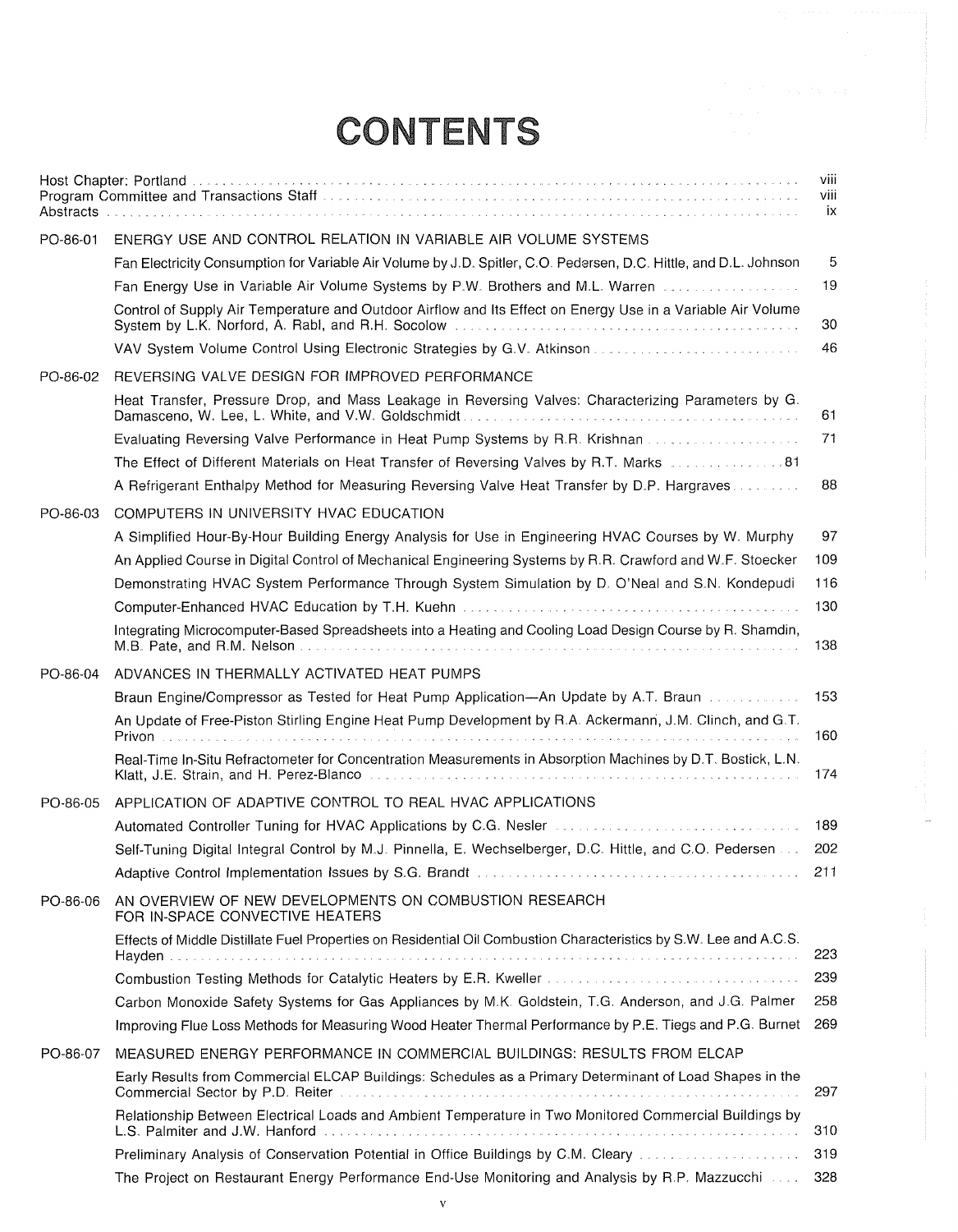| PO-86-08 | PIONEERING ADVANCES IN ROOM COOLING                                                                                                                                                                                            |     |
|----------|--------------------------------------------------------------------------------------------------------------------------------------------------------------------------------------------------------------------------------|-----|
|          | The Early Development of Self-Contained and Packaged Air Conditioners by F.H. Faust.                                                                                                                                           | 353 |
|          | Early Developments in Air Conditioning and Heat Transfer by J.R. McClive [11] [11] Developments in Air Conditioning and Heat Transfer by J.R. McClive [11] 11] [11] Developments in Air Conditioning and Heat Transfer Develop | 361 |
|          | Pioneer Developments in Self-Contained Air Conditioning by H.K. Steinfeld                                                                                                                                                      | 366 |
|          | Room Coolers Prior to 1930 and the Technical Impediments to Their Development by B.A. Nagengast                                                                                                                                | 375 |
| PO-86-09 | COMBINATION WATER-HEATING/SPACE-HEATING APPLIANCES                                                                                                                                                                             |     |
|          | Synergism of a Combination Space-Heating/Water-Heating Appliance by J.A. Pietsch                                                                                                                                               | 387 |
|          | A Simple Method to Determine the Yearly Consumption of a Combined Space- and Water-Heating Appliance<br>with a Heat Pump and Desuperheater by R.E. Cook, M.J. Davidson, M. D'Valentine, and V.W. Goldschmidt                   | 399 |
|          | Combination Water-Heating/Space-Heating Appliance Performance by B.R. Subherwal                                                                                                                                                | 415 |
|          | The Effect of Hard Water Scale Buildup and Water Treatment on Residential Water Heater Performance by<br>S.G. Talbert, G.H. Stickford, D.C. Newman, and W.N. Stiegelmeyer                                                      | 433 |
| PO-86-10 | COMMISSIONING BUILDING HVAC SYSTEMS                                                                                                                                                                                            |     |
|          |                                                                                                                                                                                                                                | 451 |
|          |                                                                                                                                                                                                                                | 461 |
|          | Building Commissioning: What If You Want To Skip It? by K.M. Elovitz                                                                                                                                                           | 469 |
|          | Effective Methods of Building Commissioning Documentation by L.A. Bihler                                                                                                                                                       | 476 |
| PO-86-11 | HEAT TRANSFER ENHANCEMENT IN HVAC APPLICATION                                                                                                                                                                                  |     |
|          | Heat Transfer Augmentation in the Flueway of a Water Heater by C. Beckermann and V.W. Goldschmidt.                                                                                                                             | 485 |
|          | Mechanism of Enhancement with Turbulators for Fire-Tube Boilers by V. Nirmalan, G.H. Junkhan, and A.E.                                                                                                                         | 496 |
|          | Augmentation of R-113 In-Tube Evaporation with Micro-Fin Tubes by J.C. Khanpara, A.E. Bergles, and M.B. Pate                                                                                                                   | 506 |
|          | The Effect of Oil Contamination on the Nucleate Pool-Boiling Performance of R-114 from a Porous-Coated Surface<br>by A.S. Wanniarachchi, P.J. Marto, and J.T. Reilly contract and successive and                               | 525 |
| PO-86-12 | LABORATORY EVALUATION OF THE THERMAL PERFORMANCE OF BUILDING ENVELOPE COMPONENTS                                                                                                                                               |     |
|          | Measurements of Energy Flows Through Commercial Roof/Ceiling Insulation Systems by T.B. Broderick                                                                                                                              | 541 |
|          | Heat-Transmission Tests on Sheet Steel Walls by W.C. Brown                                                                                                                                                                     | 554 |
|          | Laboratory Measurement of Thermal Transmittance of Several Masonry Wall Systems by L.S. Shu and R.D.<br>Orlandi                                                                                                                | 567 |
|          | Heat-Transmission Coefficients for Metal Building Systems by M.K. Snyder                                                                                                                                                       | 577 |
|          | Summary of Calibrated Hot Box Test Results for Twenty-One Wall Assemblies by M.G. Van Geem                                                                                                                                     | 584 |
|          | Thermal Resistance Measurements of Well-Insulated and Superinsulated Residential Walls Using a Calibrated<br>Hot Box by R.R. Zarr, D.M. Burch, T.K. Faison, and C.E. Arnold [10] [10] [10] Hot Box by R.R. Zarr, D.M. Burch,   | 604 |
| PO-86-13 | ADVANCES IN METHODS FOR EVALUATING SEASONAL OR ANNUAL PERFORMANCE OF CENTRAL<br>FORCED-AIR HEATING AND COOLING SYSTEMS                                                                                                         |     |
|          | Validation of the ASHRAE SP43 Dynamic Simulation Model for Residential Forced-Warm-Air Systems by F.E.<br>Jakob, R.D. Fischer, L.J. Flanigan, D.W. Locklin, K.E. Herold, and R.A. Cudnik                                       | 623 |
|          | SP43 Evaluation of System Options for Residential Forced-Air Heating by F.E. Jakob, D.W. Locklin, R.D. Fischer,                                                                                                                | 644 |
|          | Part-Load, Seasonal Efficiency Test Procedure Evaluation of Furnace Cycle Controllers by R.A. Wise and E.R.                                                                                                                    | 674 |
|          | AGA'S New Automatic Data Acquisition System for Residential Heat Pumps: First Year's Results by W.J. Shadis                                                                                                                    | 685 |
|          | New Testing and Rating Procedures for Seasonal Performance of Heat Pumps with Variable Speed Compressors                                                                                                                       | 696 |
| PO-86-14 | HVAC IS FOR PEOPLE                                                                                                                                                                                                             |     |
|          | A Standard Predictive Index of Human Response to the Thermal Environment by A.P. Gagge, A.P. Fobelets,                                                                                                                         | 709 |
|          | Parameters of Human Discomfort in Warm Environments by L.G. Berglund and D.J. Cunningham                                                                                                                                       | 732 |
|          | Measuring the Comfort-Producing Effectiveness of Space Heaters During Transient Warming by F.H. Rohles,                                                                                                                        | 747 |

 $\sim$ 

VI